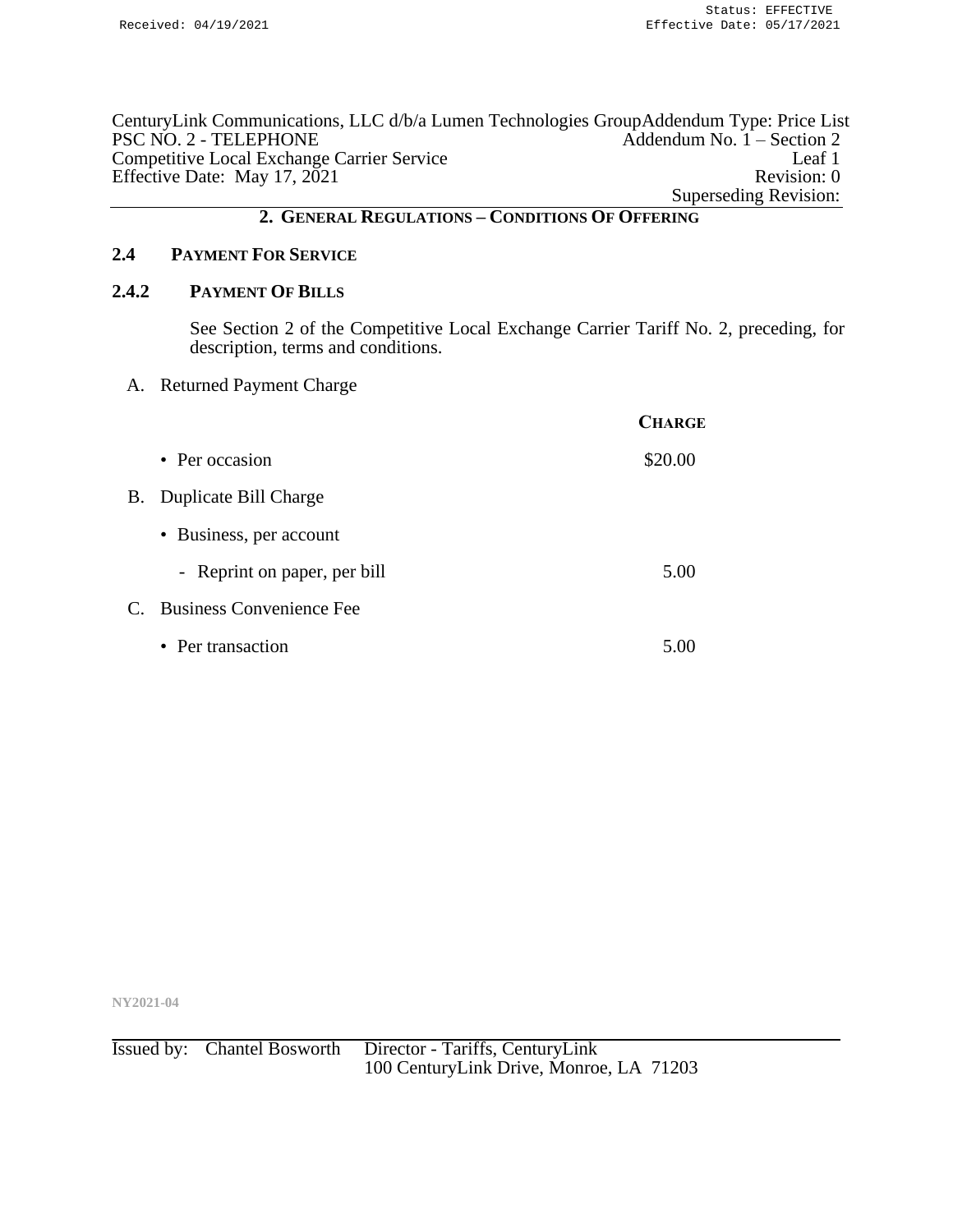CenturyLink Communications, LLC d/b/a Lumen Technologies GroupAddendum Type: Price List PSC NO. 2 - TELEPHONE Addendum No. 1 – Section 3 Competitive Local Exchange Carrier Service Leaf 1 Effective Date: May 17, 2021 Revision: 0 Superseding Revision:

## **3.1 MISCELLANEOUS NONRECURRING CHARGES**

#### **3.1.1 NONRECURRING CHARGES**

See Section 3 of the Competitive Local Exchange Carrier Tariff No. 2, preceding, for description, terms and conditions.

- A. Rates and Charges
	- 1. Nonrecurring charges apply to:
	- a. Establish or change billing name responsibility subsequent to the initial installation of service and is in addition to directory listing charges, if applicable.

#### **CHANGE OF RESPONSIBILITY CHARGE**

- Per service order  $$42.00$
- b. Move telephone service from one location, address, suite, or premise, to another.

## **CHANGE CHARGE**

## \$42.00

c. Change of telephone number initiated by customer.

## **CHANGE OF NUMBER CHARGE**

• Each  $$30.50$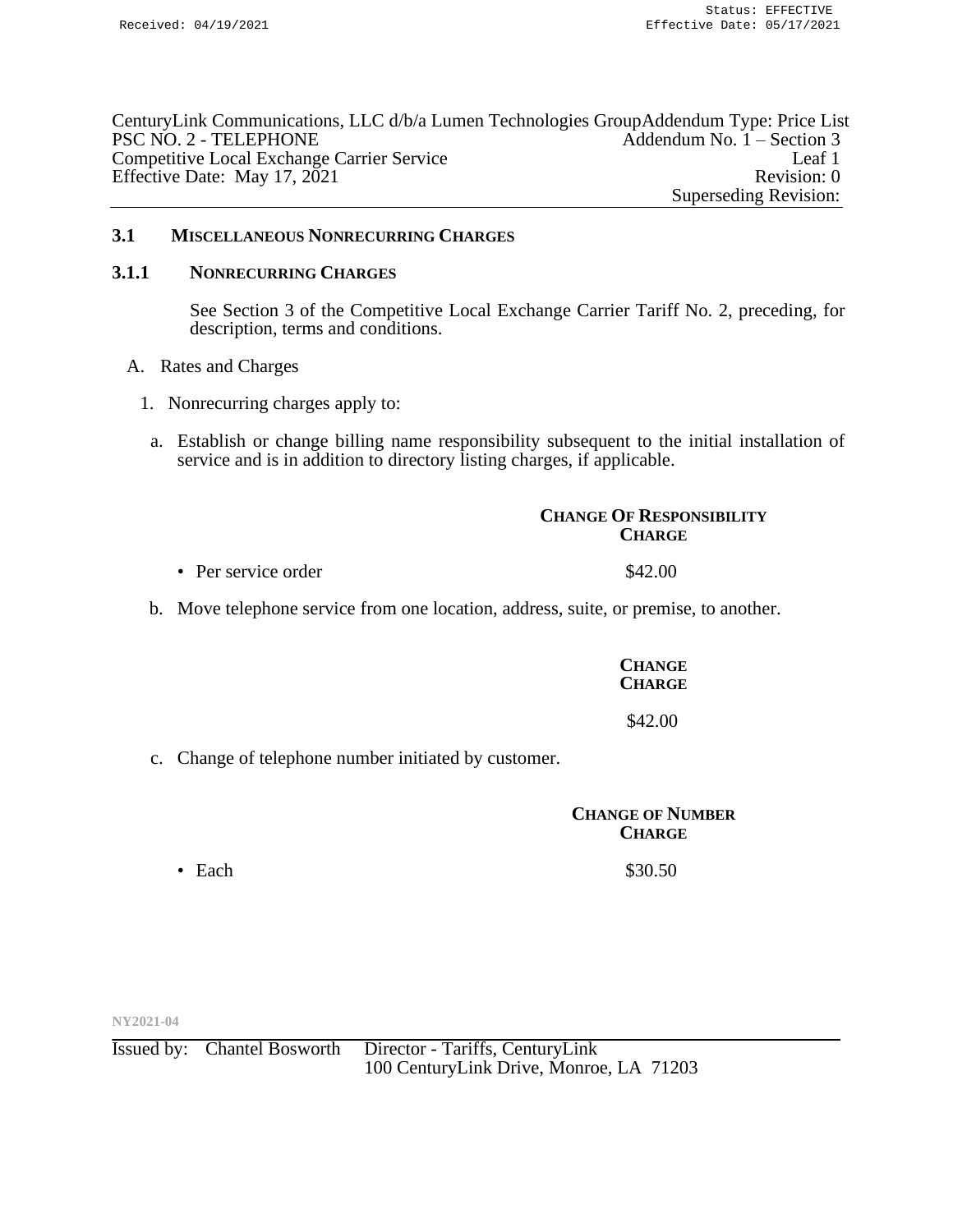CenturyLink Communications, LLC d/b/a Lumen Technologies GroupAddendum Type: Price List PSC NO. 2 - TELEPHONE Addendum No. 1 – Section 3 Competitive Local Exchange Carrier Service Leaf 2 Effective Date: May 17, 2021 Revision: 0 Superseding Revision:

#### **3. SERVICE CHARGES**

# **3.1 MISCELLANEOUS NONRECURRING CHARGES**

#### **3.1.1 NONRECURRING CHARGES**

- B. Rates and Charges (Cont'd)
	- 2. Nonrecurring charges do not apply to:
	- a. Move or change a customer's telephone service if required or initiated by the Company.
	- b. Install, move, or change telephone service located on a customer's premises but used exclusively by the Company for maintenance or training activities.
	- c. The "from" portion of work involved in a transfer of service from one premises to another.
	- d. Change a customer's mailing address.
	- e. Move a drop for Company initiated maintenance reasons.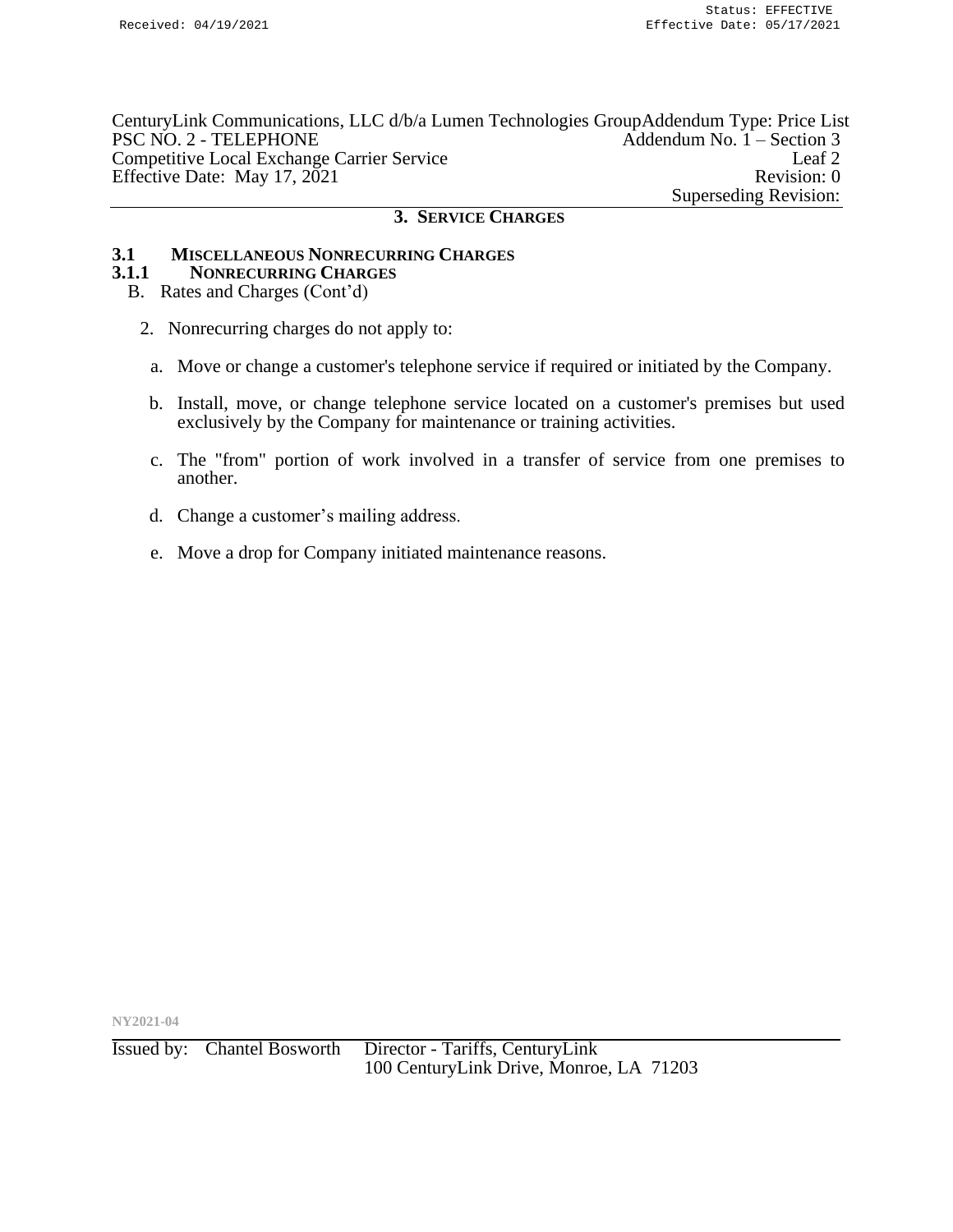CenturyLink Communications, LLC d/b/a Lumen Technologies GroupAddendum Type: Price List Addendum No.  $1 -$  Section 3 Competitive Local Exchange Carrier Service Leaf 3 Effective Date: May 17, 2021 Revision: 0 Superseding Revision:

#### **3. SERVICE CHARGES**

## **3.1 MISCELLANEOUS NONRECURRING CHARGES (Cont'd)**

#### **3.1.2 PRESUBSCRIPTIONS-2 (PIC-2)**

See Section 3 of the Competitive Local Exchange Carrier Tariff No. 2, preceding, for description, terms and conditions.

| <b>NONRECURRING</b><br><b>CHARGE</b> |
|--------------------------------------|
| \$1.50                               |
|                                      |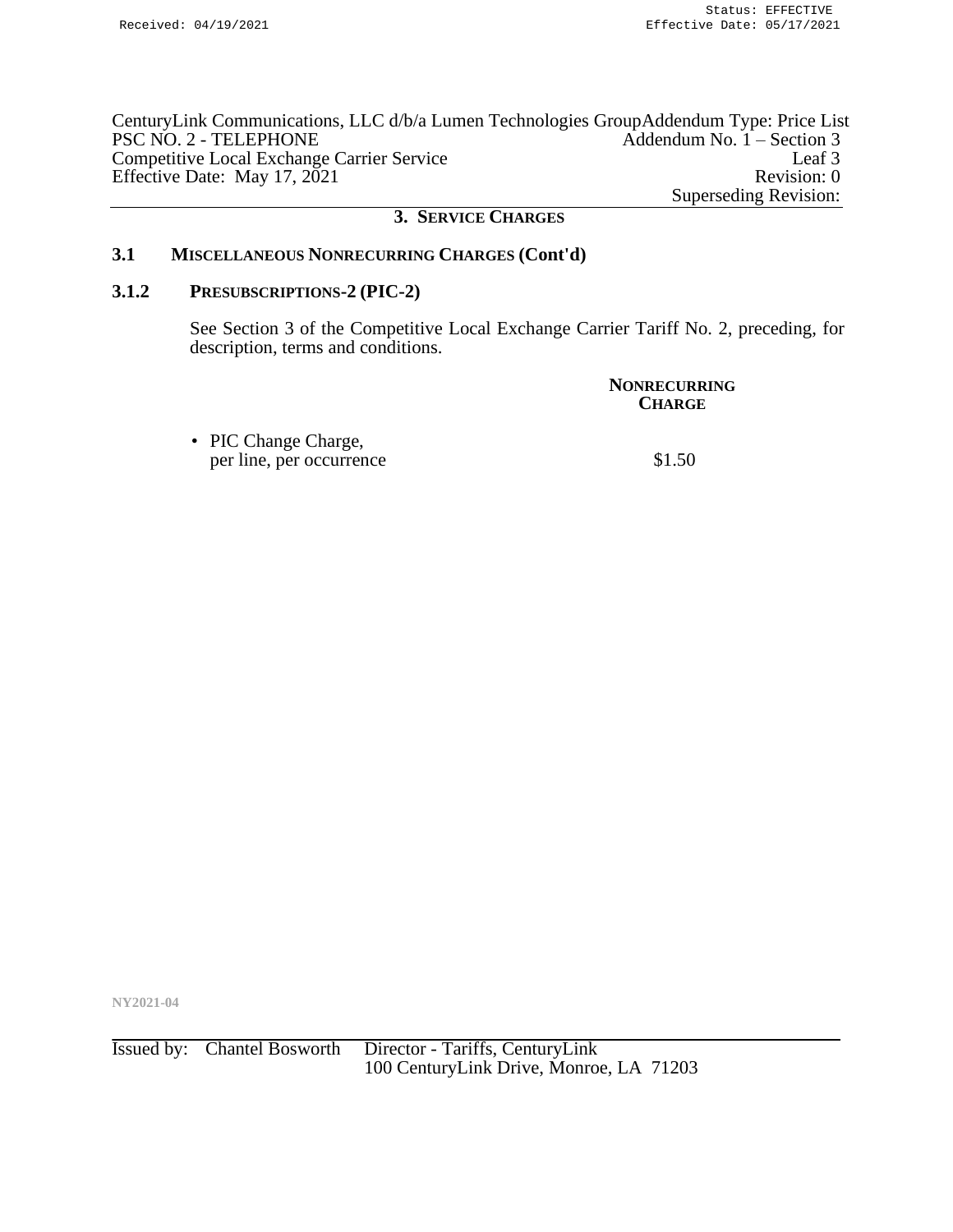CenturyLink Communications, LLC d/b/a Lumen Technologies GroupAddendum Type: Price List PSC NO. 2 - TELEPHONE Addendum No. 1 – Section 5 Competitive Local Exchange Carrier Service Leaf 1 Effective Date: May 17, 2021 Revision: 0 Superseding Revision:

#### **5. DEDICATED SERVICES**

## **5.1 SERVICE DESCRIPTIONS**

#### **5.1.1 METRO PRIVATE LINE (MPL)**

See Section 5 of the Competitive Local Exchange Carrier Tariff No. 2, preceding, for description, terms and conditions.

A. Rates and Charges

Rates and Charges for MPL will be developed on an Individual Case Basis (ICB) arrangement in response to a bona fide request for service from a customer or prospective customer. ICB rates will be offered to customers in writing and will be made available to similarly situated customers.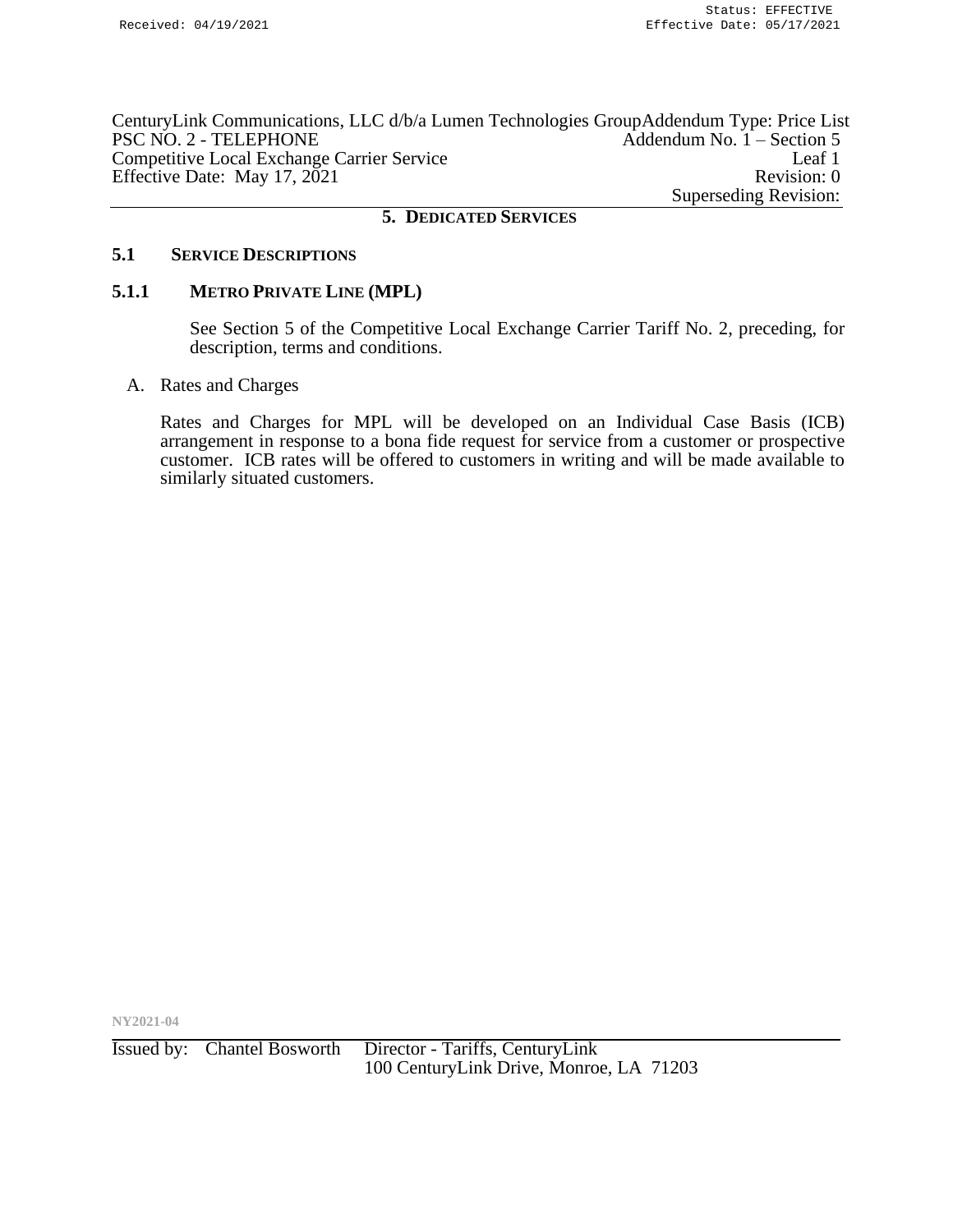CenturyLink Communications, LLC d/b/a Lumen Technologies GroupAddendum Type: Price List PSC NO. 2 - TELEPHONE Addendum No. 1 – Section 5 Competitive Local Exchange Carrier Service Leaf 2 Effective Date: May 17, 2021 Revision: 0 Superseding Revision:

#### **5. DEDICATED SERVICES**

## **5.1 SERVICE DESCRIPTIONS (Cont'd)**

## **5.1.2 METRO OPTICAL ETHERNET**

See Section 5 of the Competitive Local Exchange Carrier Tariff No. 2, preceding, for description, terms and conditions.

A. Rates and Charges

Rates and Charges for MOE will be developed on an Individual Case Basis (ICB) arrangement in response to a bona fide request for service from a customer or prospective customer. ICB rates will be offered to customers in writing and will be made available to similarly situated customers.